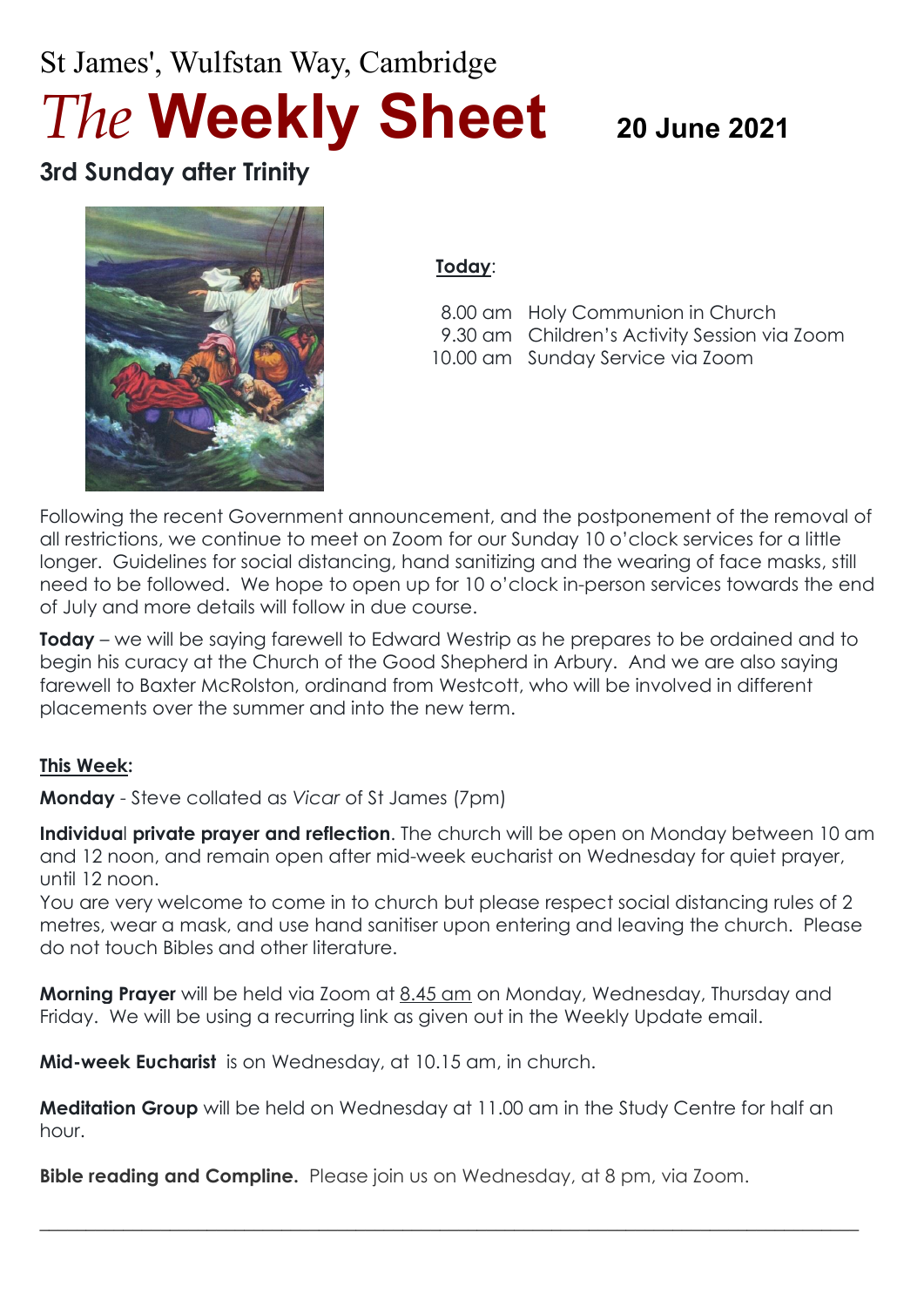# **Dates for your Diary:**

**Sunday 4 July** – Ordination of Rosie Hewitt and Edward Westrip. There will be an 8 am communion service in church but no10 am zoom service. Instead the congregation are invited to watch the livestream of the ordinations at Ely Cathedral at 10.30 am (accessed via the Ely Cathedral website).

**Tuesday 13 July**, 7.30 pm – PCC Meeting via Zoom

**Sunday 18 July,** 10 am - St James Patronal festival service - communion outside in the church garden.

 $\_$  , and the set of the set of the set of the set of the set of the set of the set of the set of the set of the set of the set of the set of the set of the set of the set of the set of the set of the set of the set of th

**\_\_\_\_\_\_\_\_\_\_\_\_\_\_\_\_\_\_\_\_\_\_\_\_\_\_\_\_\_\_\_\_\_\_\_\_\_\_\_\_\_\_\_\_\_\_\_\_\_\_\_\_\_\_\_\_\_\_\_\_\_\_\_\_\_\_\_\_\_\_\_\_\_\_\_\_\_\_\_\_\_\_\_\_\_**

 $\_$  , and the set of the set of the set of the set of the set of the set of the set of the set of the set of the set of the set of the set of the set of the set of the set of the set of the set of the set of the set of th

# **Collect for today**

God our saviour, look on this wounded world in pity and in power; hold us fast to your promises of peace won for us by your Son, our Saviour Jesus Christ.

# **Today's readings are:**

1 Samuel 17.57-18.5, 10-16; Psalm 133; 2 Corinthians 6.1-13; Mark 4.35-41

# **1 Samuel 17.57-18.5, 10-16**

On David's return from killing the Philistine, Abner took him and brought him before Saul, with the head of the Philistine in his hand. Saul said to him, 'Whose son are you, young man?' And David answered, 'I am the son of your servant Jesse the Bethlehemite.'

#### **Jonathan's Covenant with David**

When David had finished speaking to Saul, the soul of Jonathan was bound to the soul of David, and Jonathan loved him as his own soul. Saul took him that day and would not let him return to his father's house. Then Jonathan made a covenant with David, because he loved him as his own soul. Jonathan stripped himself of the robe that he was wearing, and gave it to David, and his armour, and even his sword and his bow and his belt. David went out and was successful wherever Saul sent him; as a result, Saul set him over the army. And all the people, even the servants of Saul, approved.

#### **Saul Tries to Kill David**

The next day an evil spirit from God rushed upon Saul, and he raved within his house, while David was playing the lyre, as he did day by day. Saul had his spear in his hand; and Saul threw the spear, for he thought, 'I will pin David to the wall.' But David eluded him twice.

Saul was afraid of David, because the LORD was with him but had departed from Saul. So Saul removed him from his presence, and made him a commander of a thousand; and David marched out and came in, leading the army. David had success in all his undertakings; for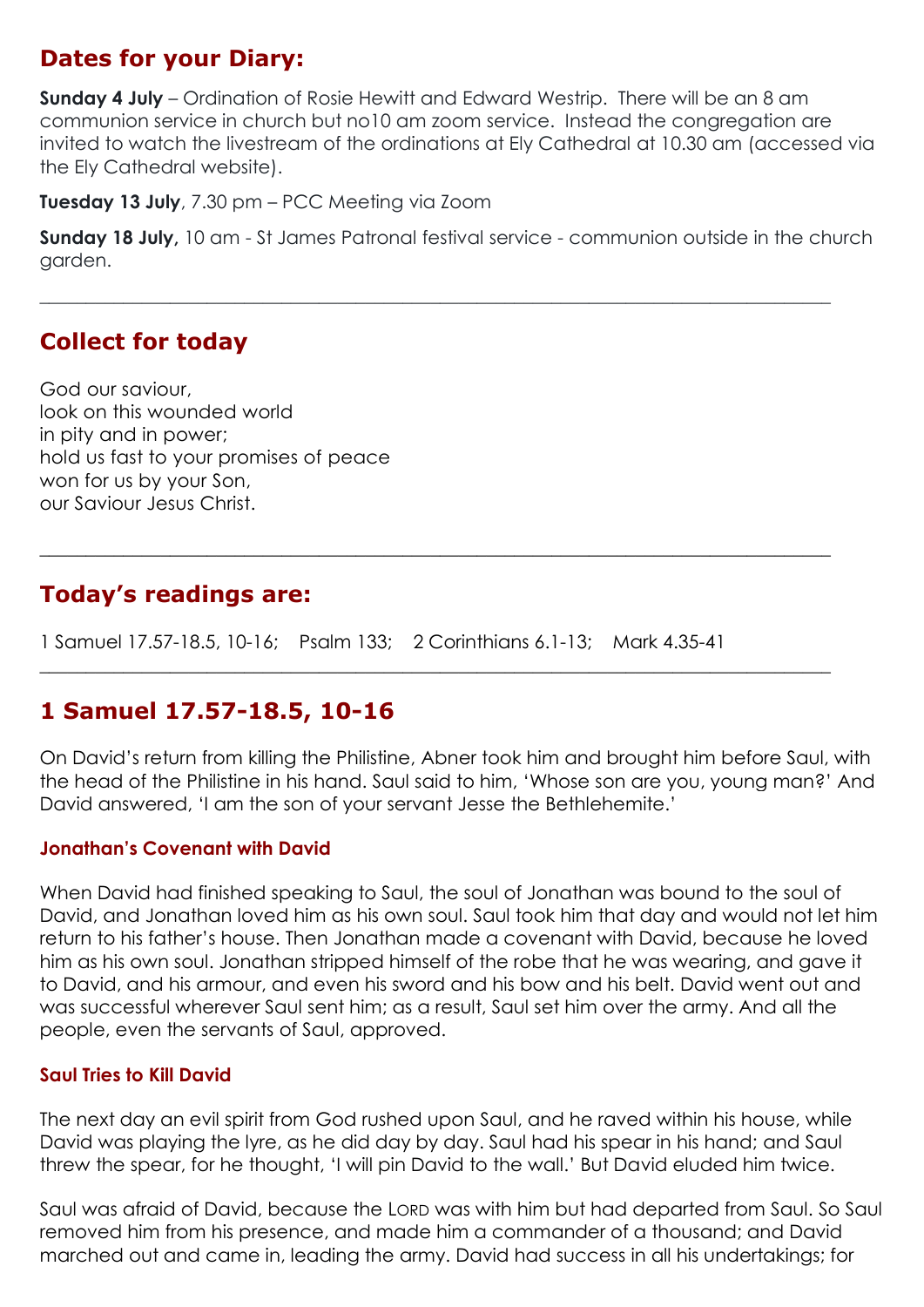the LORD was with him. When Saul saw that he had great success, he stood in awe of him. But all Israel and Judah loved David; for it was he who marched out and came in leading them.

 $\_$  , and the set of the set of the set of the set of the set of the set of the set of the set of the set of the set of the set of the set of the set of the set of the set of the set of the set of the set of the set of th

## **Psalm 133**

Behold how good and pleasant it is To dwell together in unity. It is like the precious oil upon the head, Running down upon the beard, Even on Aaron's beard, Running down upon the collar of his clothing, It is like the dew of Hermon Running down upon the hills of Zion, For there the Lord has promised his blessing: Even life for evermore.

# **2 Corinthians 6.1-13**

As we work together with him, we urge you also not to accept the grace of God in vain. For he says,

\_\_\_\_\_\_\_\_\_\_\_\_\_\_\_\_\_\_\_\_\_\_\_\_\_\_\_\_\_\_\_\_\_\_\_\_\_\_\_\_\_\_\_\_\_\_\_\_\_\_\_\_\_\_\_\_\_

'At an acceptable time I have listened to you,

and on a day of salvation I have helped you.'

See, now is the acceptable time; see, now is the day of salvation! We are putting no obstacle in anyone's way, so that no fault may be found with our ministry, but as servants of God we have commended ourselves in every way: through great endurance, in afflictions, hardships, calamities, beatings, imprisonments, riots, labours, sleepless nights, hunger; by purity, knowledge, patience, kindness, holiness of spirit, genuine love, truthful speech, and the power of God; with the weapons of righteousness for the right hand and for the left; in honour and dishonour, in ill repute and good repute. We are treated as impostors, and yet are true; as unknown, and yet are well known; as dying, and see—we are alive; as punished, and yet not killed; as sorrowful, yet always rejoicing; as poor, yet making many rich; as having nothing, and yet possessing everything.

We have spoken frankly to you Corinthians; our heart is wide open to you. There is no restriction in our affections, but only in yours. In return—I speak as to children—open wide your hearts also.

 $\_$  , and the set of the set of the set of the set of the set of the set of the set of the set of the set of the set of the set of the set of the set of the set of the set of the set of the set of the set of the set of th

### **Mark 4.35-41**

#### **Jesus Stills a Storm**

On that day, when evening had come, he said to them, 'Let us go across to the other side.' And leaving the crowd behind, they took him with them in the boat, just as he was. Other boats were with him. A great gale arose, and the waves beat into the boat, so that the boat was already being swamped. But he was in the stern, asleep on the cushion; and they woke him up and said to him, 'Teacher, do you not care that we are perishing?' He woke up and rebuked the wind, and said to the sea, 'Peace! Be still!' Then the wind ceased, and there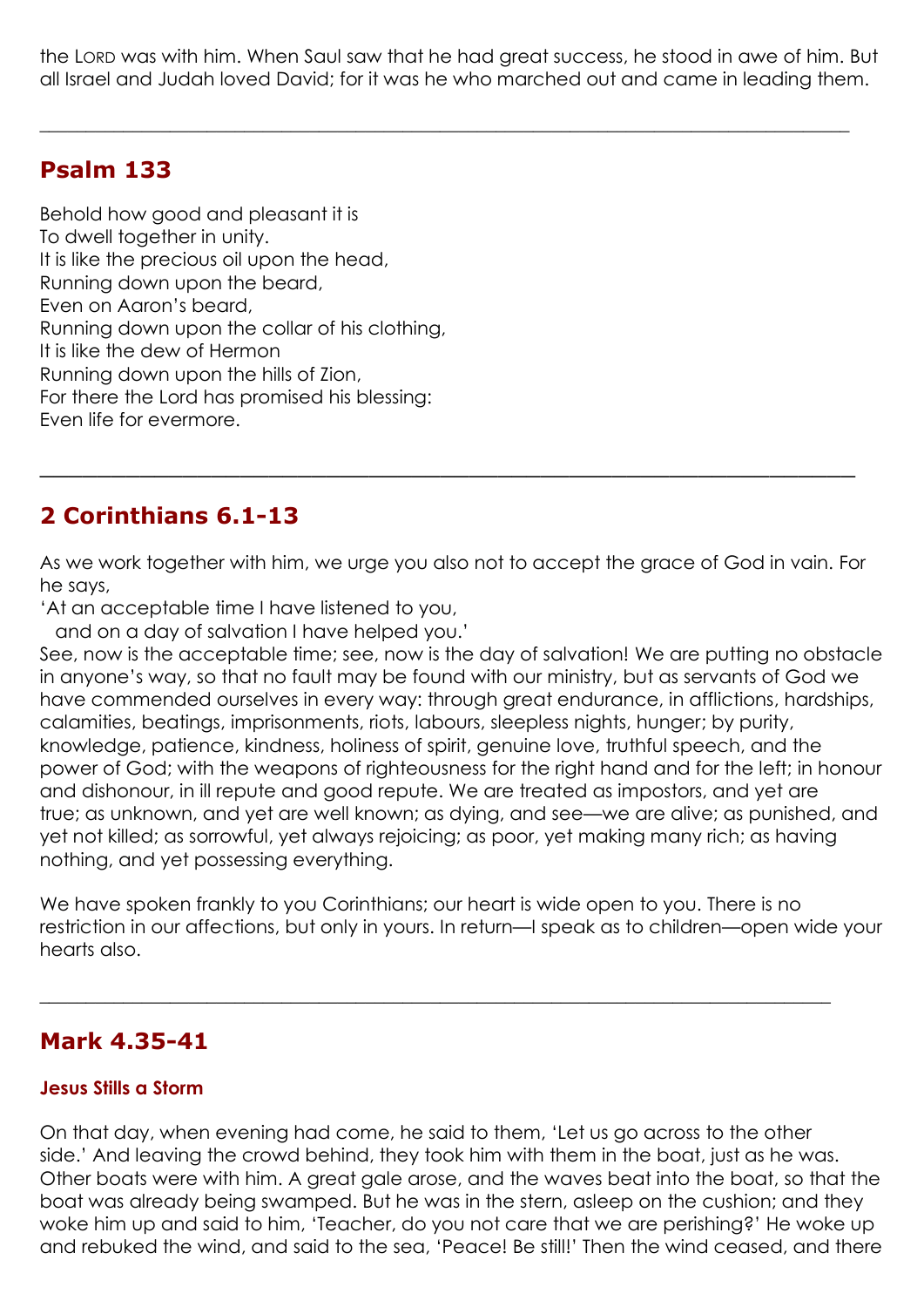was a dead calm. He said to them, 'Why are you afraid? Have you still no faith?' And they were filled with great awe and said to one another, 'Who then is this, that even the wind and the sea obey him?'

# **Readings for next Sunday, 27 June (4th Sunday after Trinity)**

\_\_\_\_\_\_\_\_\_\_\_\_\_\_\_\_\_\_\_\_\_\_\_\_\_\_\_\_\_\_\_\_\_\_\_\_\_\_\_\_\_\_\_\_\_\_\_\_\_\_\_\_\_\_\_\_\_

\_\_\_\_\_\_\_\_\_\_\_\_\_\_\_\_\_\_\_\_\_\_\_\_\_\_\_\_\_\_\_\_\_\_\_\_\_\_\_\_\_\_\_\_\_\_\_\_\_\_\_\_\_\_\_

2 Samuel 1.1,17-end; Psalm 130; 2 Corinthians 8.7-end; Mark 5.21-end

There will be a half hour **Meditation group** meeting every Wednesday morning at 11 am after the Eucharist until the end of term. This will take place in the Study Centre and will follow the usual format. All are welcome to attend, but please sign in in the church foyer on arrival, wear a mask while in the church, and use hand sanitizer on arrival and departure. We will observe social distancing, and so the number of those attending may have to be restricted in the unlikely event that too many turn up!

Now that we are having **communion services** twice a week we need to wash the linen that is used. If you are prepared to collect and wash the linen from the vestry please let Steve know.

**RNLI Open Gardens**, The Old Vicarage, Grantchester CB3 9ND on Sunday 27 June, 2.30 – 6.30 pm. *RNLI branded souvenirs, refreshments, sale of local honey, Cantus Singers will perform madrigals*. Adults £2.50, children under 16, free.

Geoff Heathcock would **welcome donations of cakes please, thank you.** geoff.heathcock88@gmx.com

**Food Hub.** The Food Hub continues to operate on a Saturday morning between 10.30 am and 12.30 pm here at St James'.

The food remains a basic food package ideally for those who are either struggling to pay for provisions or who cannot get to the shops or book an online delivery.

The Food Hub is now able to receive donations again and these should be dropped off at church between 3 and 4 pm on a Friday afternoon. Look on the Queen Edith Community Forum website to find more details about those items most needed - and about how to donate financially. Thank you.

**Caroline** will be working from home on Monday and Wednesday, usual times, and will be in the office on Thursday morning.

**Phone line.** The Church of England central team have supported the release of the Daily Hope phone line. Daily Hope offers music, prayers and reflections as well as full worship services from the Church of England at the end of a telephone line.

The line – which is available 24 hours a day on **0800 804 8044** – has been set up particularly with those unable to join online church services during the period of restrictions in mind. Find out more here - [https://www.churchofengland.org/more/media-centre/coronavirus-covid-](https://www.churchofengland.org/more/media-centre/coronavirus-covid-19-guidance-parishes/daily-hope-phone-line)[19-guidance-parishes/daily-hope-phone-line](https://www.churchofengland.org/more/media-centre/coronavirus-covid-19-guidance-parishes/daily-hope-phone-line)